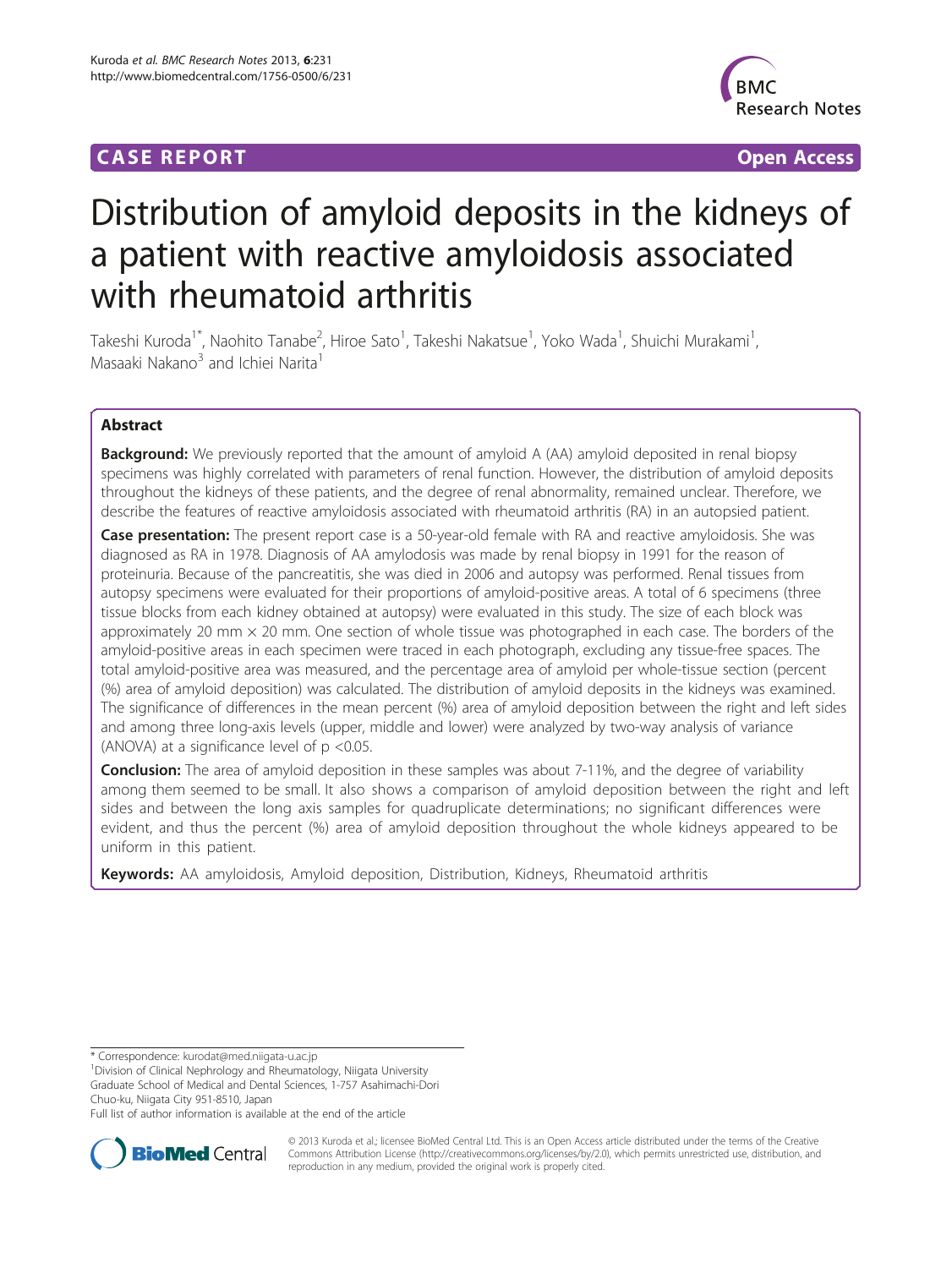# Background

Reactive amyloid A (AA) amyloidosis is a serious and lifethreatening systemic complication of rheumatoid arthritis (RA) that arises from chronic, systemic and long-lasting inflammation, with elevated levels of serum AA (SAA) protein [\[1](#page-4-0)-[3](#page-4-0)]. SAA is an acute-phase 12.5-kDa apolipoprotein associated with high-density lipoprotein, and is the circulating precursor of amyloid A protein. Amyloid A fibrils are insoluble and can be deposited in systemic organs, including the kidneys, heart, or gastrointestinal (GI) tract, owing to the overproduction of SAA under such inflammatory conditions [\[2-4](#page-4-0)]. The prevalence of reactive AA amyloidosis in patients with RA is still unclear, but is no longer considered rare. The frequency of AA amyloidosis associated with RA ranges from 7% to 26% [\[5](#page-4-0)-[9](#page-4-0)], although the prevalence of clinically symptomatic amyloidosis is reportedly lower [[10,11](#page-4-0)]. Common clinical signs of reactive AA amyloidosis in patients with RA can be found by careful observation for the onset of proteinuria, kidney insufficiency, or GI tract symptoms. We have previously published several reports describing the diagnosis, management and treatment of reactive AA amyloidosis [[12](#page-4-0)-[14\]](#page-4-0). We found that the amount of AA amyloid deposited in renal biopsy specimens was highly correlated with parameters of renal function, such as serum creatinine (Cr) or estimated glomerular filtration rate (eGFR). However, the distribution of amyloid deposits throughout the kidneys of these patients, and the degree of renal abnormality, remained unclear. Here, therefore, we describe the features of reactive amyloidosis associated with RA in an autopsied patient. Our study protocol was approved by the Institutional Review Board of Niigata University Hospital.

## Case presentation

A 50-year-old woman was admitted to our hospital for treatment of pancreatitis from our satellite hospital in January 2006. There was no history of either consanguinity or collagen diseases in her family. She had been diagnosed as having RA at the age of 22 years, and had undergone bilateral total hip and bilateral total knee arthroplasty at the ages of 28 and 32 years, respectively. In 1991 she had undergone renal biopsy because of proteinuria, and had been diagnosed as having reactive amyloidosis on the basis of renal biopsy. Her renal function had gradually deteriorated thereafter. Constipation and epigastric discomfort appeared in December 2005, and she was admitted to our satellite hospital because of general fatigue. Laboratory studies revealed a C-reactive protein (CRP) level of 21.9 mg/dL and the amylase (Amy) level (1006 IU/L). Abdominal computed tomogaraphy (CT) revealed swelling of the pancreas head and a pseudopancreatic cyst, and a diagnosis of acute pancreatitis was made. Abdominal CT also revealed that the kidneys were

atrophic with a thin renal cortex, but any laterality of the enhancement effect in the cortex was unclear (Figure 1). Her general condition, particularly renal function, deteriorated in spite of intensive treatment. She was transferred to our hospital in January 2006. Laboratory studies revealed CRP 11.0 mg/dL and the blood urea nitrogen concentration was 42.0 mg/dL, and the Cr level was 2.2 mg/dL. Urinalysis showed a protein excretion level of 1.0 g/day, but no hematuria. The rheumatoid factor level was 50.2 IU/mL. Creatinine clearance (Ccr) was 12.7 mL/min per 1.73  $m^2$ . The levels of trypsin (2112 ng/mL), lipase (130 IU/mL), and DUPAN-2 (440 U/mL) were all elevated. Abdominal CT revealed swelling of the pancreas head and multiple pseudopancreatic cysts and atrophic kidneys. She was started on regular hemodialysis (HD) from mid February. Gradually, HD became difficult to perform because of hypotension, and therefore we switched the patient to continuous hemodiafiltration (CHDF) in March. However, hypotension persisted and she died in early April.

Macroscopic observation at autopsy revealed slightly atrophic bilateral kidneys and a thin bilateral renal cortex. However, the bilateral renal arteries were not obstructed by amyloid deposits. Microscopy revealed reactive AA amyloid deposits in all organs, but mainly in the small arteries. Small-arterial occlusion in the pancreas due to amyloid deposition was evident (Figure [2\)](#page-2-0), and amyloid deposits are noted in interlobular arteries, arterioles, globally sclerotic and sclerosing glomeruli, and thickened Bowman's capsule (Figure [3\)](#page-2-0). Renal tissues from autopsy specimens were evaluated for their proportions of amyloidpositive areas. A total of 6 specimens (three tissue blocks from each kidney obtained at autopsy) were evaluated in this study (Figure [4\)](#page-2-0). All the specimens were fixed in 10% formalin, embedded in paraffin, and cut into sections 4 μm thick. Sections were considered suitable for quantitative analysis if they contained the full thickness of the renal



Figure 1 Abdominal CT shows swelling of the pancreas head, multiple pseudopancreatic cysts, and also atrophic kidneys.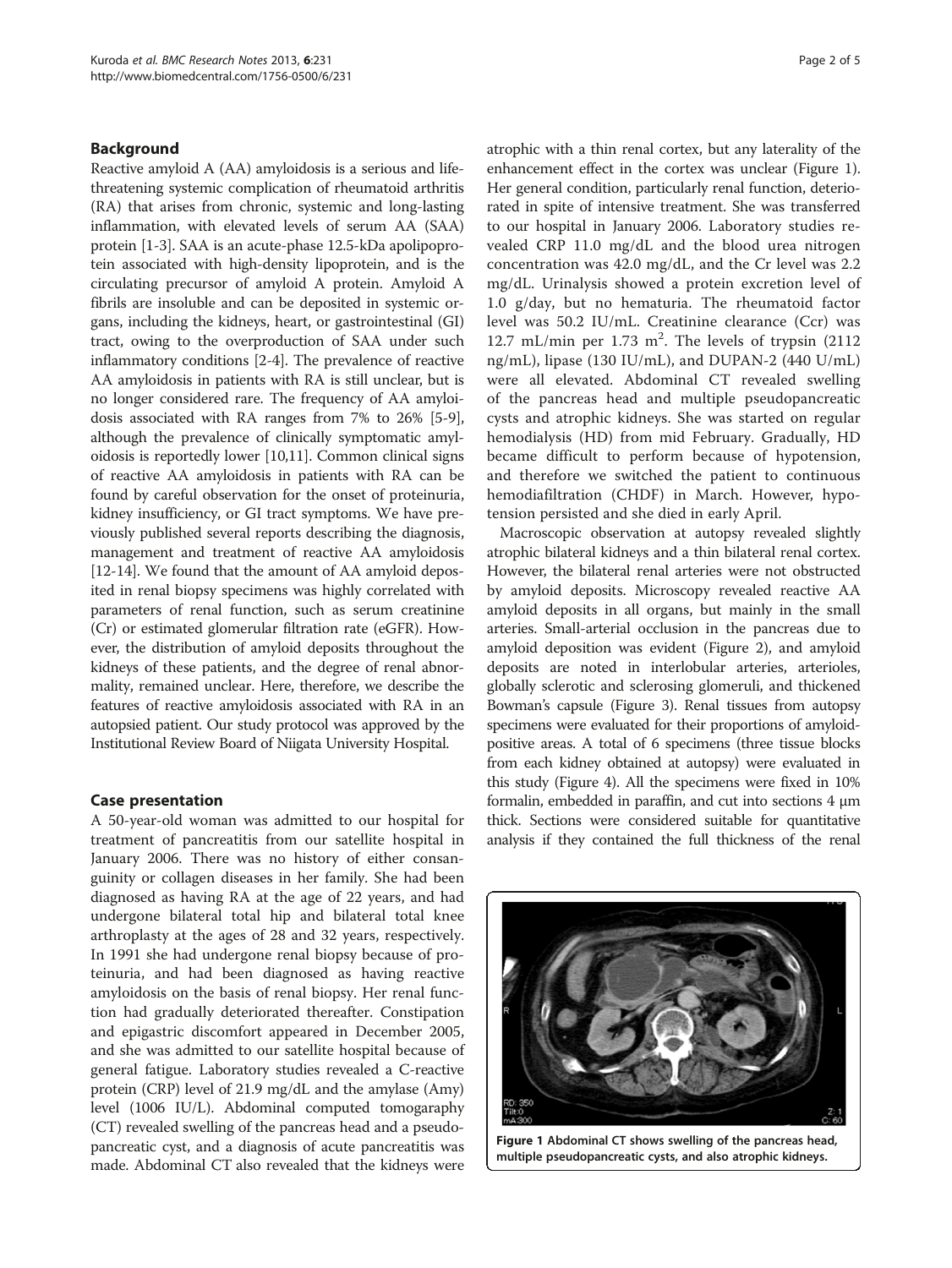<span id="page-2-0"></span>

cortex and medulla, and were cut perpendicularly to the surface. The size of each block was approximately 20 mm  $\times$ 20 mm. Amyloid-positive areas in the sections were determined by Congo-red staining. One section of whole tissue was photographed in each case. The borders of the amyloid-positive areas in each specimen were traced in each photograph, excluding any tissue-free spaces. The total amyloid-positive area was measured using ImageJ v. 1.47 software [\(http://rsb.info.nih.gov/ij\)](http://rsb.info.nih.gov/ij), and the percentage area of amyloid per whole-tissue section (%) area of amyloid deposition) was calculated [\[13\]](#page-4-0). First, each of the 6 specimens was divided into 4, and a total of 24 photographs were evaluated. Second, a rectangular area of the kidney measuring  $1.3$  mm  $\times$  5.0 mm with its long axis perpendicular to the kidney surface was also evaluated. All selected slides were evaluated for the total area showing positivity



Figure 3 In the kidney, there are many amyloid deposits in the small vessels, whose lumina are narrowed (Congo red stain).



for amyloid. The significance of differences in the mean percent (%) area of amyloid deposition between the right and left sides and among three long-axis levels (upper, middle and lower) were analyzed by two-way analysis of variance (ANOVA) at a significance level of  $p < 0.05$ . Table 1 shows the percent (%) area of amyloid deposited in quadruplicate samples. The area of amyloid deposition in these samples was about 7-11%, and the degree of variability among them seemed to be small. It also shows a comparison of amyloid deposition between the right and left sides and between the long axis samples for quadruplicate

### Table 1 Percentage area of amyloid deposition in quadruplicate samples

| Side  | Long axis | Mean (%) | <b>SD</b> | No. of samples |
|-------|-----------|----------|-----------|----------------|
| Right | Upper     | 7.21     | 1.31      | 4              |
|       | Middle    | 9.49     | 6.67      | 4              |
|       | Lower     | 7.58     | 0.75      | $\overline{4}$ |
|       | Total     | 8.09     | 3.72      | 12             |
| Left  | Upper     | 11.61    | 3.08      | $\overline{4}$ |
|       | Middle    | 8.68     | 2.28      | 4              |
|       | Lower     | 10.43    | 4.51      | $\overline{4}$ |
|       | Total     | 10.24    | 3.34      | 12             |
| Both  | Upper     | 9.41     | 3.21      | 8              |
|       | Middle    | 9.08     | 4.64      | 8              |
|       | Lower     | 9.01     | 3.36      | 8              |
|       | Total     | 9.17     | 3.63      | 24             |

P values for main effects of side and long-axis level by two-way analysis of variance were 0.17 and 0.97, respectively.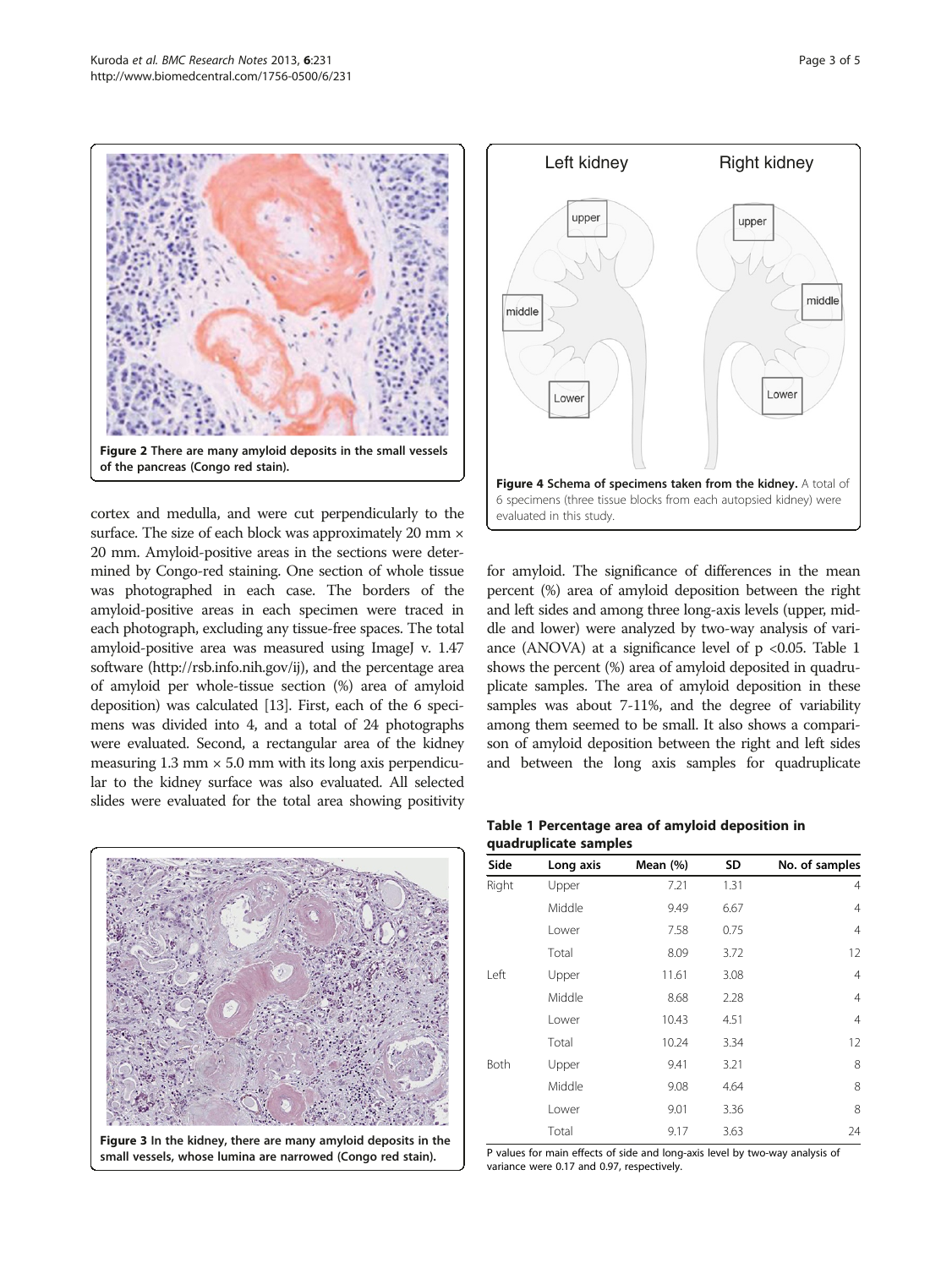Table 2 Percentage area of amyloid deposition in rectangular samples

| Side  | Long axis | Mean (%) | SD   | No. of samples |
|-------|-----------|----------|------|----------------|
| Right | Upper     | 7.21     | 1.31 | 4              |
|       | Middle    | 6.17     | 0.83 | 3              |
|       | Lower     | 7.58     | 0.75 | 4              |
|       | Total     | 7.06     | 1.08 | 11             |
| Left  | Upper     | 10.25    | 1.81 | 3              |
|       | Middle    | 8.68     | 2.28 | $\overline{4}$ |
|       | Lower     | 7.03     | 1.7  | 2              |
|       | Total     | 8.84     | 2.17 | 9              |
| Both  | Upper     | 8.51     | 2.14 | 7              |
|       | Middle    | 7.6      | 2.15 | 7              |
|       | Lower     | 7.4      | 1    | 6              |
|       | Total     | 7.86     | 1.85 | 20             |

P values for main effects of side and long-axis level by two-way analysis of variance were 0.03 and 0.40, respectively.

determinations; no significant differences were evident, and thus the % area of amyloid deposition throughout the whole kidneys appeared to be uniform in this patient. Table 2 shows the percent (%) area of amyloid deposition in the rectangular samples. The long axis of the rectangle was situated in the renal cortex and the short was the luminal diameter of a 16-gauge needle, which is frequently used for renal biopsy. These samples showed areas of amyloid deposition ranging from about 6% to 10% in the cortex alone, with little apparent inter-sample variability. Table 2 also shows a comparison between the right and left kidneys and between the long-axis rectangular samples. No significant correlation between the long-axis samples was evident. However, the left kidney showed a significantly greater area of amyloid deposition than the right kidney.

## **Discussion**

So far, no reported study has investigated the significance of the relationship between the amyloid deposition evident in renal biopsy specimens from patients with AA amyloidosis and clinical parameters such as serum creatinine, urinary protein excretion, and clinical symptoms [\[15](#page-4-0)-[17\]](#page-4-0). Recently, we demonstrated for the first time that there were significant correlations between various clinical parameters and the area of amyloid deposition in renal biopsy specimens from patients with AL amyloidosis and also those with AA amyloidosis associated with RA [[12-14,18](#page-4-0)]. There was a significant correlation between the area of amyloid positivity in renal tissue and renal function parameters, especially the Cr level and eGFR, which might serve as potential indicators of the amount of amyloid present in renal tissue. However, those previous studies employed kidney biopsy

specimens, and therefore the observations might have been influenced by the distribution of amyloid deposits in the kidney as a whole. In the present study, therefore, we investigated this issue in a single autopsy case of AA amyloidosis. Almost all previous studies of renal amyloidosis have investigated both the renal cortex and medulla, which are usually represented in renal biopsy specimens. Our first study revealed that amyloid deposits were distributed almost evenly, and that there was no difference in terms of laterality or among of the upper, middle and lower parts of the kidneys, in renal biopsy specimens containing the renal cortex and medulla. In other words, our findings suggested that renal biopsy specimens were sufficient for estimation of amyloid deposits. On the other hand, our second study revealed a significant difference between the left and right kidneys, but no differences among the upper, middle and lower parts of the kidneys, at least for the cortex evaluated perpendicular to the surface. Therefore, renal biopsy specimens did not always appear to accurately reflect the situation in the kidney as a whole. The main reasons for this are that renal biopsy specimens are not always obtained perpendicular to the kidney surface, and that they usually contain parts of both of the cortex and medulla. Although, the differences in the amount of amyloid deposits were difficult to explain, differences in blood flow might be at least partly responsible. In our patient, no obstruction of the renal artery was evident macroscopically, and CT imaging of the renal cortex using contrast medium showed no differences in contrast distribution. One possible explanation is that microcirculation in the renal cortex may include many vessels that contain amyloid deposits. These fine microcirculatory differences may influence the deposition of amyloid. However, as the present study involved only a single autopsy case of AA amyloidosis, a larger-scale study of many samples will be necessary to verify our findings.

# Conclusion

We report a case of reactive AA amyloidosis associated with RA. It also shows a comparison of amyloid deposition between the right and left sides and between the long axis samples for quadruplicate determinations; no significant differences were evident, and thus the % area of amyloid deposition throughout the whole kidneys appeared to be uniform in this patient.

# Consent

Written informed consent was obtained from mother of the patient for publication of this case report and any accompanying images. A copy of the written consent is available for review by the Editor-in-Chief of this journal.